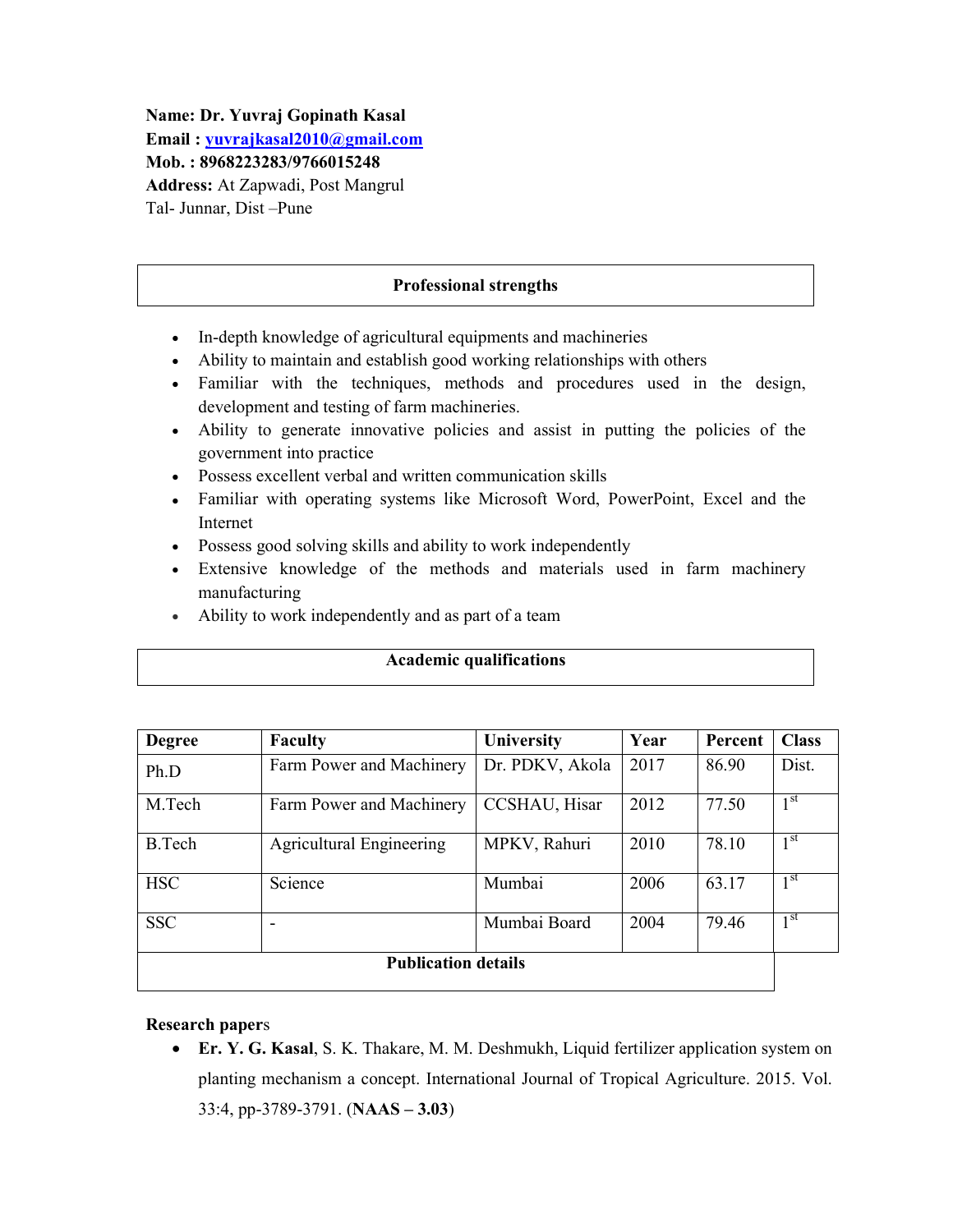- Er. Y. G. Kasal, S. K. Thakare, M. M. Deshmukh, Developement and laboratory optimization of liquid fertilizer application system. International Journal of Tropical Agriculture. 2015. Vol. 33:4, pp-3783-3787. (NAAS – 3.03)
- Swati Shinde, Yuvraj G. Kasal. Performance evaluation of low cost pedal cum power operated chaff cutter. Multilogic in Science. 2016. Vol. 5:15. pp- 241-244. (NAAS – 3.45)
- A. M. Gore, A. S. Khadake, Y. G. Kasal. Fabrication and calibration of discharge measuring structures. 2015. Multilogic in Science. 2015. Vol. 5:14. pp- 49-52. (NAAS – 3.45)
- Yuvraj G. Kasal, Vijaya Rani, R.K Johrar, M.S. Sidhpuria, Anil Kumar and S. Mukesh. 2017. Development of Water Application Attachment on Seed Drill for Dry Land Farming. Indian J. Dryland Agric. Res. & Dev. 2017 32(1) : 11-14. (NAAS – 4.58)
- Dr. Yuvraj Kasal and Vijaya Rani. 2017. Optimization of water application attachment on seed drill. Indian Agriculturist. Vol. 61:1,2. (NAAS – 4.11)
- Dr. Yuvraj Kasal, Dr. Poonam P. Shete and Dr. Amol Gore. 2018. Impact of agricultural mechanization on small holding rural population. Indian Agriculturist. Vol. 61:3 and 4, pp-187-197. (NAAS – 4.11)
- Yuvraj G. Kasal, Amol Gore, Poonam P. Shete and Mayur Thalkar. 2018. Effect of travel speed of tractor on rate of application in liquid fertilizer application system. Plant Archives. Vol. 18:1. Pp-987-990. (NAAS-4.41)
- Amol Gore, Yuvrai G. Kasal, Sachin Shinde.2018. Field evaluation of self propelled reaper binder in wheat crop. Plant Archives. Vol. 18:1. Pp-551-554. (NAAS-4.41)
- Mayur Thalkar and Yuvraj Kasal. 2018. Productive and reproductive performance of Purnathadi and Ellichpuri strain of Nagpuri Buffaloes. Plant Archives. Vol. 18:1. Pp-1122-1124. (NAAS-4.41)
- Poonam P. Shete, Yuvraj Kasal and R. R. Perane. 2018. Screening of the cotton genotypes against *Ramularia Areola* ATK. under field condition. Plant Archives.Vol. 18:1. Pp-734-736. (NAAS-4.41)
- Poonam P. Shete, Pankaj B. Deore and Yuvraj G. Kasal. 2018. Studies on Sclerotial characteristics of *Sclerotium Rolfcii* isolates of groundnut on different media. Plant Archives.Vol. 18:1. Pp-852-856. (NAAS-4.41)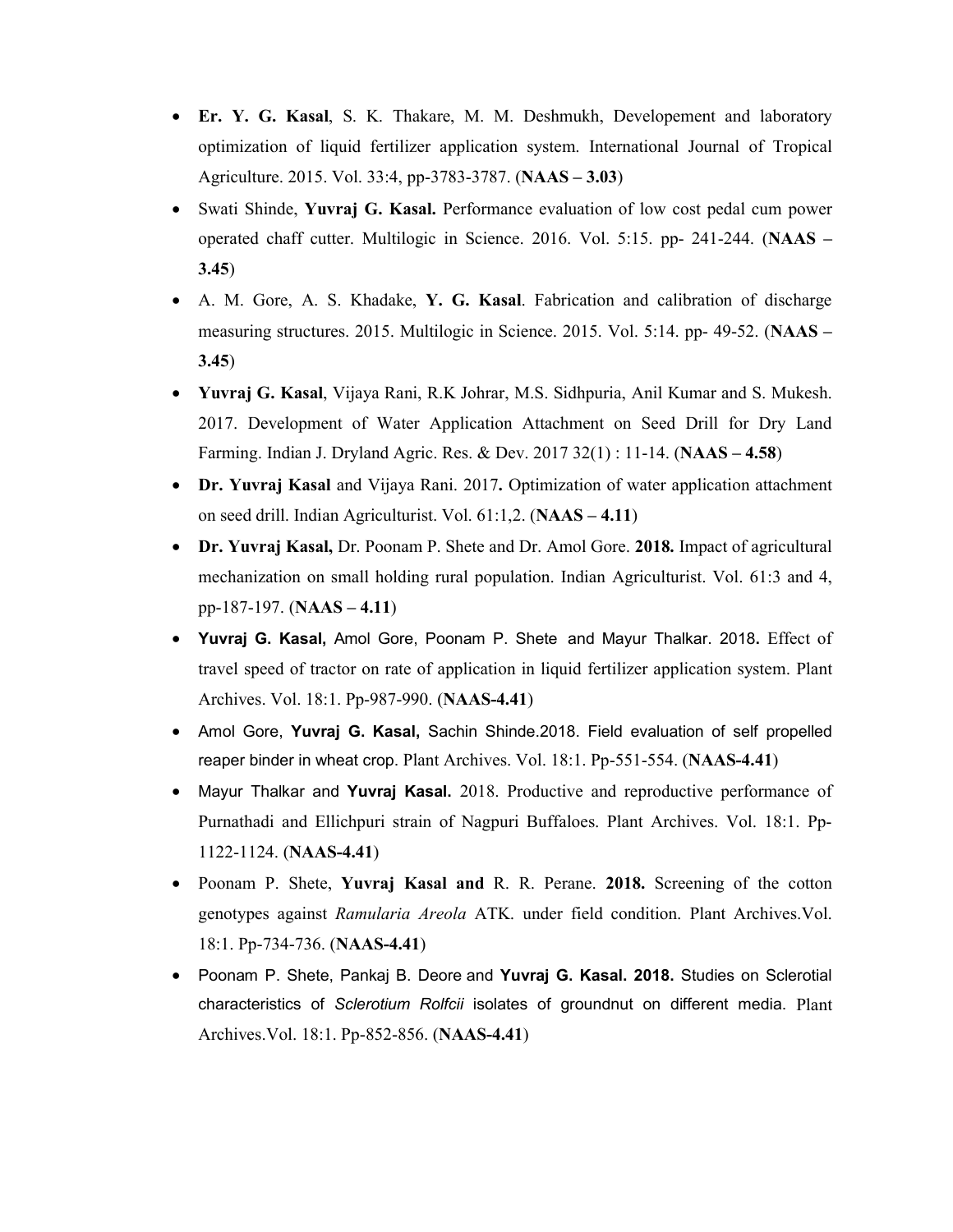- R. N. Bhise, D. S. Gaikwad, Y. G. Kasal and J. R. Kadam. 2018. Adoption behaviour of dairy farmers about recommended dairy management practices. Plant Archives.Vol. 18:1. Pp-523-530. (NAAS-4.41)
- D. S. Gaikwad, R. N. Bhise, Y. G. Kasal and Arun Kumar. 2018. Effect of different feeding levels of Emblica Officinalis (Amla) on economics of broilers production. Plant Archives.Vol. 18:1. Pp-897-900. (NAAS-4.41)
- Yuvraj G. Kasal, Amol Gore, Poonam P. Shete. 2018. Fertilizer placement methods and equipments in liquid form. Multilogic in Science. Vol. 8:26. Pp- 43-44. (NAAS-5.2)
- Yuvraj G. Kasal, Satish K. Thakare, Poonam P. Shete. 2019. Effect of pressure attribute on rate of application in liquid fertilizer application system. Plant Cell Biotechnology and Molecular Biology. Vol. 20:1,2. Pp-67-72. (NAAS-4.48)
- Dnyaneshwar Madane, Nitin Misal, Yuvraj G. Kasal. 2019. Effect of various irrigation and fertigation levels on sweet orange under drip irrigation. Plant Cell Biotechnology and Molecular Biology. Vol. 20:5,6. Pp-200-203. (NAAS-4.48)
- Rubai Podder and Yuvraj Kasal. 2019. Assessment of nutrient dynamics affected by different soil amendments in green gram crop under field condition. Plant Cell Biotechnology and Molecular Biology. Vol. 20:19,20. Pp-846-848. (NAAS-4.48)

#### Published various Marathi articles in magazines and newspapers/Technical Papers

- फवारणी यंत्रांची योग्यरीत्या देखभाल*,* स्वच्छता आणि संचय
- गणित पेरणी यंत्रांचे
- कृ षी अवजारे व यांची िनवड यासाठी लागणारी गिणतीय सूे
- कोरडवाहू शेतीसाठी पेरणीसोबत सिंचनाची सोय देणारे यंत्र बनविण्याचे गणितीय सूत्र
- आधुिनक आिण पारंपारक शेतीचा संरचना
- स्थायुरूप खतांच्या तुलनेत द्रवरूप खतांचे फायदे
- लेजर लेवलर आधुिनक शेतीतील गरज
- कृषी यांत्रिकीकरणाचे भारतीय शेतीतील योगदान
- पाण्याविन व्यर्थ कषी पाण्याविन व्यर्थ जीवन
- टुक्टर अश्वशक्ती आणि कृषी उपकरणांच्या आकारमानाचे अनुरोपण
- शेतकर्यांनी शेतात केव्हा*,* काय आणि का लावावे ?
- कपाशी िपकावरील रोगाचे वथापन
- बळी राजाची आत हाक ऐकयाची गरज
- हरभऱ्या मध्ये दिसतोय मर मुळकुज करप्याचा प्रादुर्भाव
- Precision farming: The production enhancing techniques in Agrobios magazine
- Advertisement: Tool for popularization of Products in Agrobios magazine
- Spraying for effective pest and weed control in Agrobios magazine
- Hydroponics and different growing media in Agrobios magazine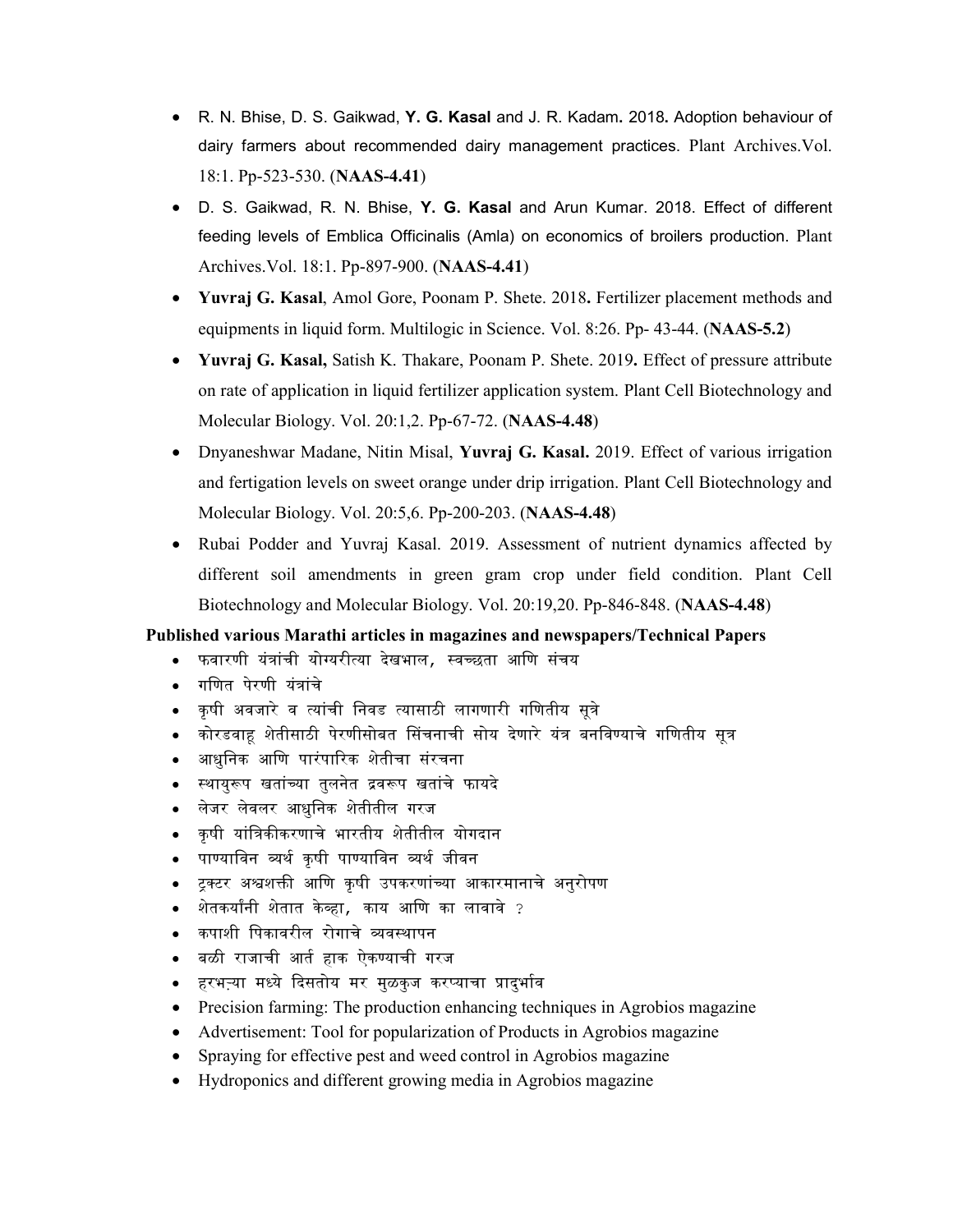## Book/book chapters

- A book published on "Modification and performance evaluation of Pigeon Pea Stem Cutter" in LAMBERT publication.
- A book published on "Liquid fertilizer application system" in LAMBERT publication.

# Abstracts Published

- Published abstract on water application attachment on seed drill for dryland farming in Agrotechnol, AGT (an open access journal). Oct-2014. pp-265.
- Effect of pressure attribute on rate of application in liquid fertilizer application system in National level conference on "Sustainable Agriculture and Food Nutrition Security at Lovely Professional University, Phagwara Punjab.2018
- Development of axial flow blower for small HP tractor for orchard spraying in National level conference on "Sustainable Agriculture and Food Nutrition Security at Lovely Professional University, Phagwara Punjab.2018
- Utilization of crossbred technology HF X Gir Half-bred cows for high milk yield.
- Utilization of herbal supplements in broilers diet for growth performance.
- A critical study on dairy management practices in konkan region of Maharashtra.
- Approach of farmers towards watershed development program.
- Attitude of rural youth towards agriculture.
- Preference pattern and satisfaction level of agrowon daily readers from Ratnagiri district.
- Effect of different feeding levels of *Emblica officinalis* (Amla) on economics of broilers production.
- Effect of supplementation of shatavari root powder (*Asparagus racemosus*) on growth performance and meat quality of broilers.
- Productive and reproductive performance of purnathadi and ellichpuri strain of Nagpuri buffaloes.
- Morphological Characteristics of Purnathadi and Ellichpuri Strain of Nagpuri Buffaloes.

# Syllabus/Instruction plan/Manual Creation

- Syllabus and creation of Instruction plan for the course Farm Power and Machinery at Lovely Professional University in the academic year 2017-2018
- Syllabus and creation of Instruction plan for the course **Protected cultivation and** post harvest technology at Lovely Professional University in the academic year 2017-2018
- Laboratory Practical manual and Instruction plan for the course Farm Power and Machinery Laboratory at Lovely Professional University in the academic year 2016-2017.

# Projects Under Guidance/Guided (M.Sc./B.Sc. Agri)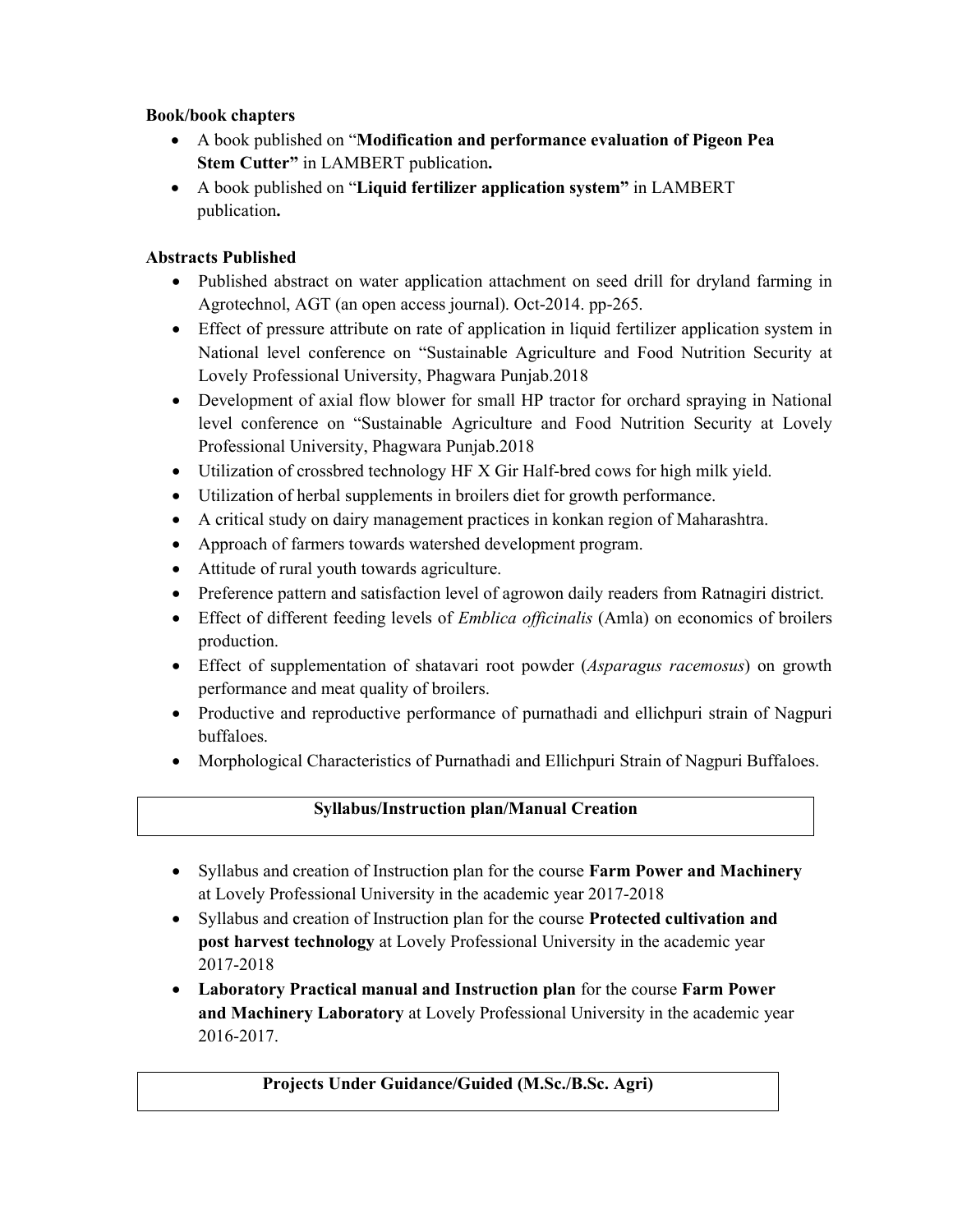| Name of                                                            | <b>Registration</b>                             | Programme     | <b>Topic</b>                                                                                                                               | Year      |
|--------------------------------------------------------------------|-------------------------------------------------|---------------|--------------------------------------------------------------------------------------------------------------------------------------------|-----------|
| <b>Student</b>                                                     | number                                          |               |                                                                                                                                            |           |
| Saptarshi<br>Bhowmick                                              | 11719017                                        | M.Sc. (Soils) | Effect of<br>irrigation<br>scheduling,<br>mulching and<br>hydrogel on<br>maize.                                                            | 2019      |
| Rubai Podder                                                       | 11715380                                        | M.Sc. (Soils) | Assessment of<br>nutrient<br>dynamics<br>affected by<br>different soil<br>amendments<br>in Green gram<br>crop under<br>field<br>condition. | 2019      |
| Alas<br>Mohamed<br>Mohamud                                         | 11806025                                        | M.Sc. (Soils) | Response of<br>chickpea to<br>different<br><b>IW/CPE</b> ratio<br>of irrigation<br>schedulling                                             | Appearing |
| Harinder<br>Singh                                                  | 11904724                                        | M.Sc. (Soils) | Effect of<br>irrigation<br>scheduling,<br>mulching and<br>hydrogel on<br>Cucumber                                                          | Appearing |
| Vishal<br>Rampal,<br>Amandeep<br>Roy, Sunil,<br>Lovepreet<br>Singh | 11401671,<br>11406934,<br>11413272,<br>11401876 | M.Sc. (Soils) | Developement<br>of bicycle<br>operated hoe.                                                                                                | 2017      |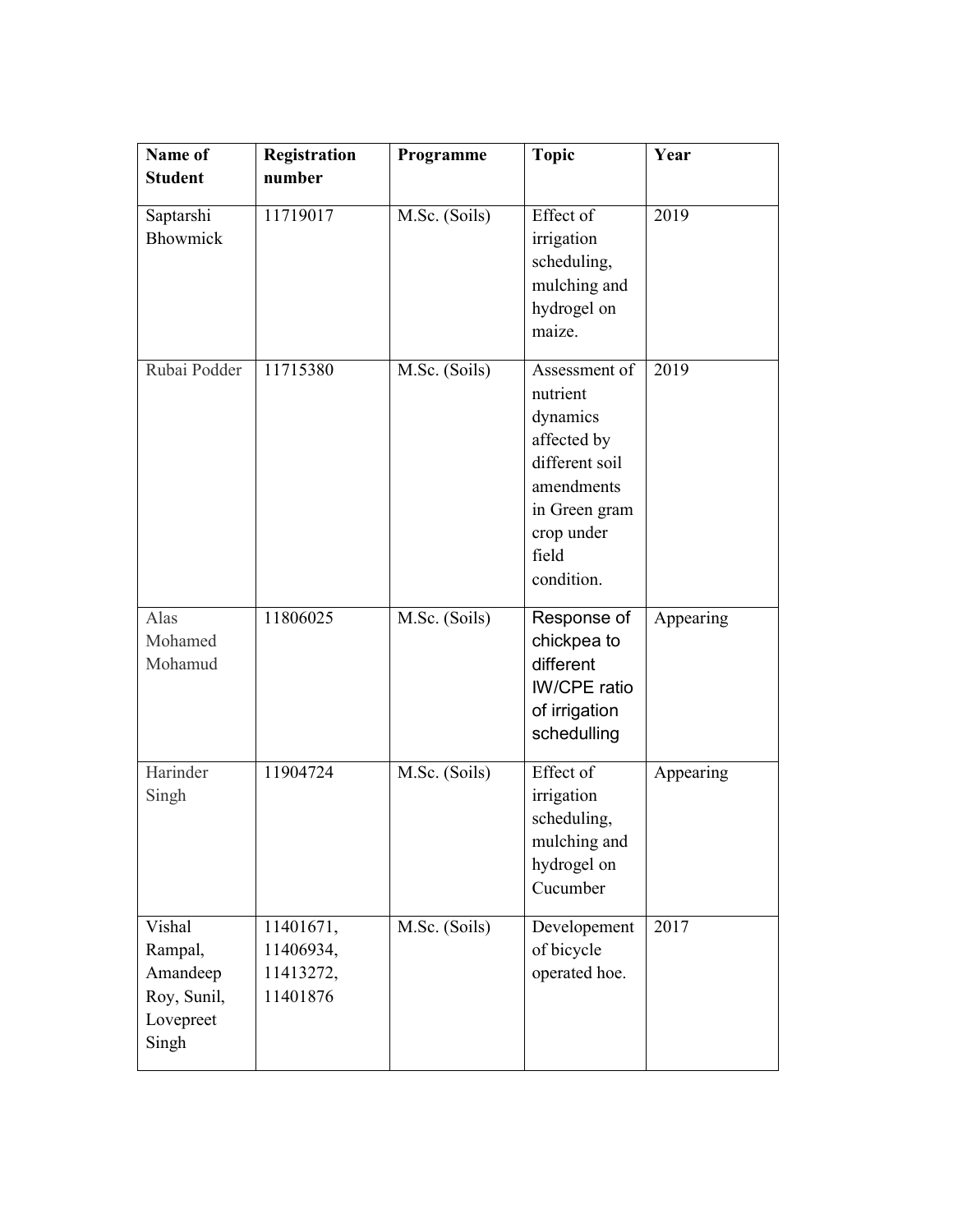#### Professional trainings :

- One month intensive training at the Central Soil & Water Conservation Engg. **Training & Testing Institute, Vasad (Gujrath)** from  $1<sup>st</sup>$  June to  $30<sup>th</sup>$  June 2009
- One month intensive training at Northern Region Farm Machinery Training & Testing Institute, Hisar, Haryana from  $1<sup>st</sup>$  May to  $30<sup>th</sup>$  May, 2008.
- Three weeks intensive training at Vishwakarma Engineering Works (Punny) on Laser Leveller and it's working, Tohana, Haryana from  $1<sup>st</sup>$  July to  $21<sup>st</sup>$  July,  $2011$ .
- **E-Yantra lab Set up Initiative Training organized by IIT- Bombay,**  $1<sup>st</sup>$  **October** 2018 to  $10^{\text{th}}$  January 2019.

Faculty development program attended (examples: summer school, winter school, refresher courses, etc.):

- Training on How to write successful research grant proposals at Lovely **Professional University** ( $1<sup>st</sup>$  January 2018 to  $31<sup>st</sup>$  July 2018)
- Training on Industry Startups in Secondary Agriculture Sector in the Punjab at Lovely Professional University  $(1<sup>st</sup>$  January 2018 to 31 $<sup>st</sup>$  July 2018)</sup>
- Training on Smart Learning Smart Teaching at Lovely Professional University  $(1<sup>st</sup>$  August 2017 to 31<sup>st</sup> December 2017)
- Training on Course analysis and syllabus creation at Lovely Professional University  $(1<sup>st</sup>$  January 2017 to 31<sup>st</sup> July 2017)
- CDR Instruction Plan Creation III at Lovely Professional  $(1<sup>st</sup>$  August 2016 to 31<sup>st</sup> December 2016)
- Entrepreneurship in Agriculture & Agro-based industries including Organic Farming and Waste Management at Lovely Professional University  $(1<sup>st</sup>$  August 2016 to 31 $<sup>st</sup>$ </sup> December 2016)
- Course Analysis and Syllabus Creation at Lovely Professional University (1<sup>st</sup> August 2016 to  $31^{\text{st}}$  December 2016)

## Conferences attended/ Awards

## International level

 Participated in "International conference on Agriculture and Horticulture" held at Hyderabad. 2014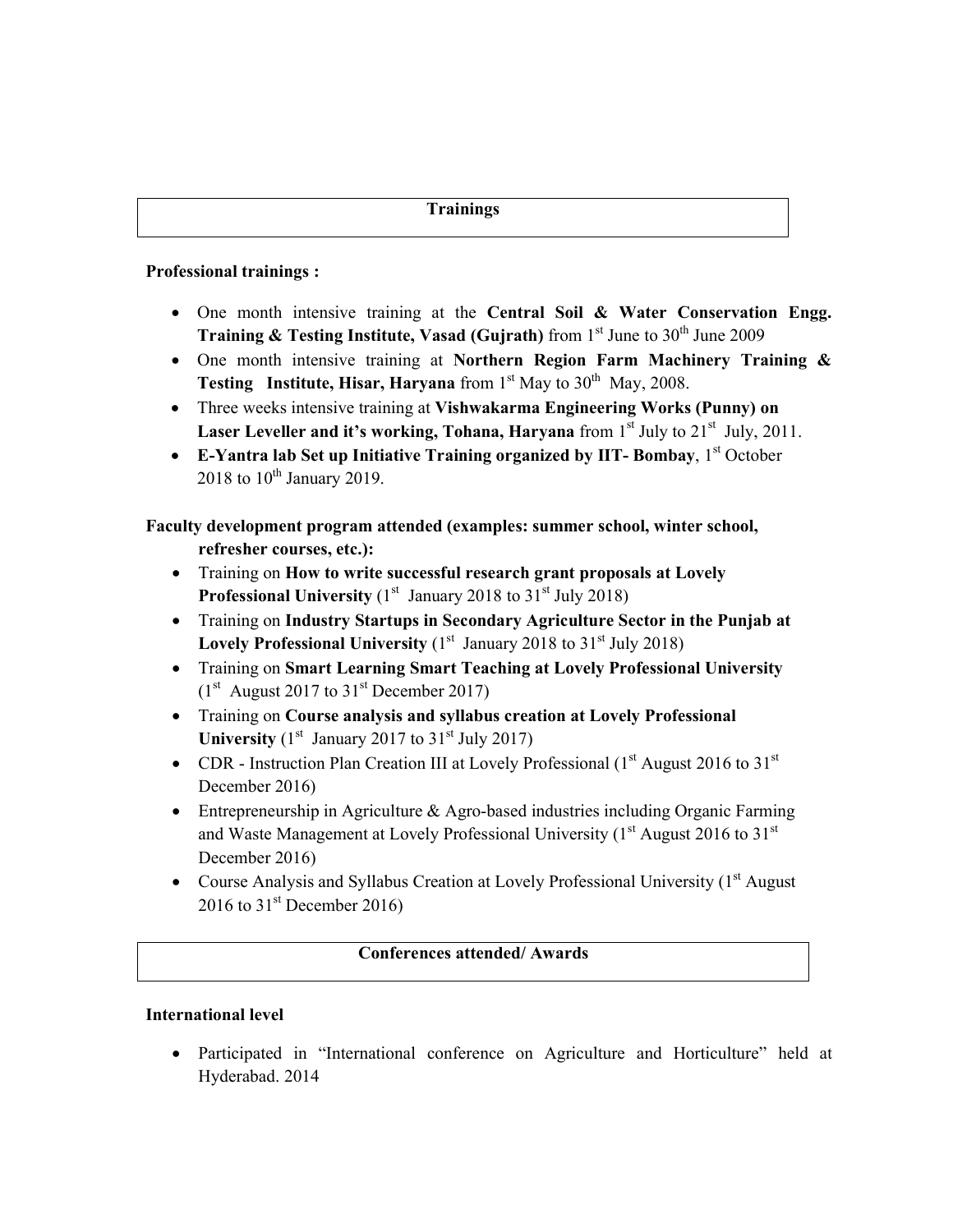• Published abstract on water application attachment on seed drill for dryland farming in Agrotechnol, AGT (an open access journal). Oct-2014. pp-265.

# National level

- Best Yong Teacher Award given by Innovative Research and Development Program, 2019
- Won Second prize in National Level Paper Presentation held at Pandharpur on the topic viz. "Membrane Separation Technology"
- Won Third prize in National Level Project Presentation held at Pandharpur on title "Evaporative Cold Storage Structure"(Zero Energy Cool Chamber)
- Won First prize in National Level Paper Presentation held at Nanded on the topic viz. "water application attachment on seed drill for dryland farming" (March 2014)
- Participated in the national conference on Biodiversity, climatic change and sustainable development at Krantisinh Nana Patil college Walwe, Sangli, Maharashtra.(August 2015)
- First prize in National level conference on "Sustainable Agriculture and Food Nutrition Security at Lovely Professional University, Phagwara Punjab.2018

# University level

University first rank in the subject of Farm Power and Machinery in the Masters level

## Patent/ Research contribution

- Designed and developed a water application attachment on seed drill for dry land farming (Applied for Patent)
- Designed and developed a liquid fertilizer application system for planting mechanism

# Member in professional society

- Member of Indian Society of Agricultural Engineering.
- Member of Vidarbha Agricultural Society
- Member of Indian Science Congress Association-L36004.
- Member of Bioinfo publications- Membership Id: 7D3DFFD442
- Member of Innovative Research and Development Program : Membership Id : IRDP/M/002/2019

# Masters and Doctoral Research

## Ph.D. research

 Development of Liquid fertilizer Application System for planting mechanism for Ph.D. Research in collaboration with ASPEE, Agriculture and research Foundation.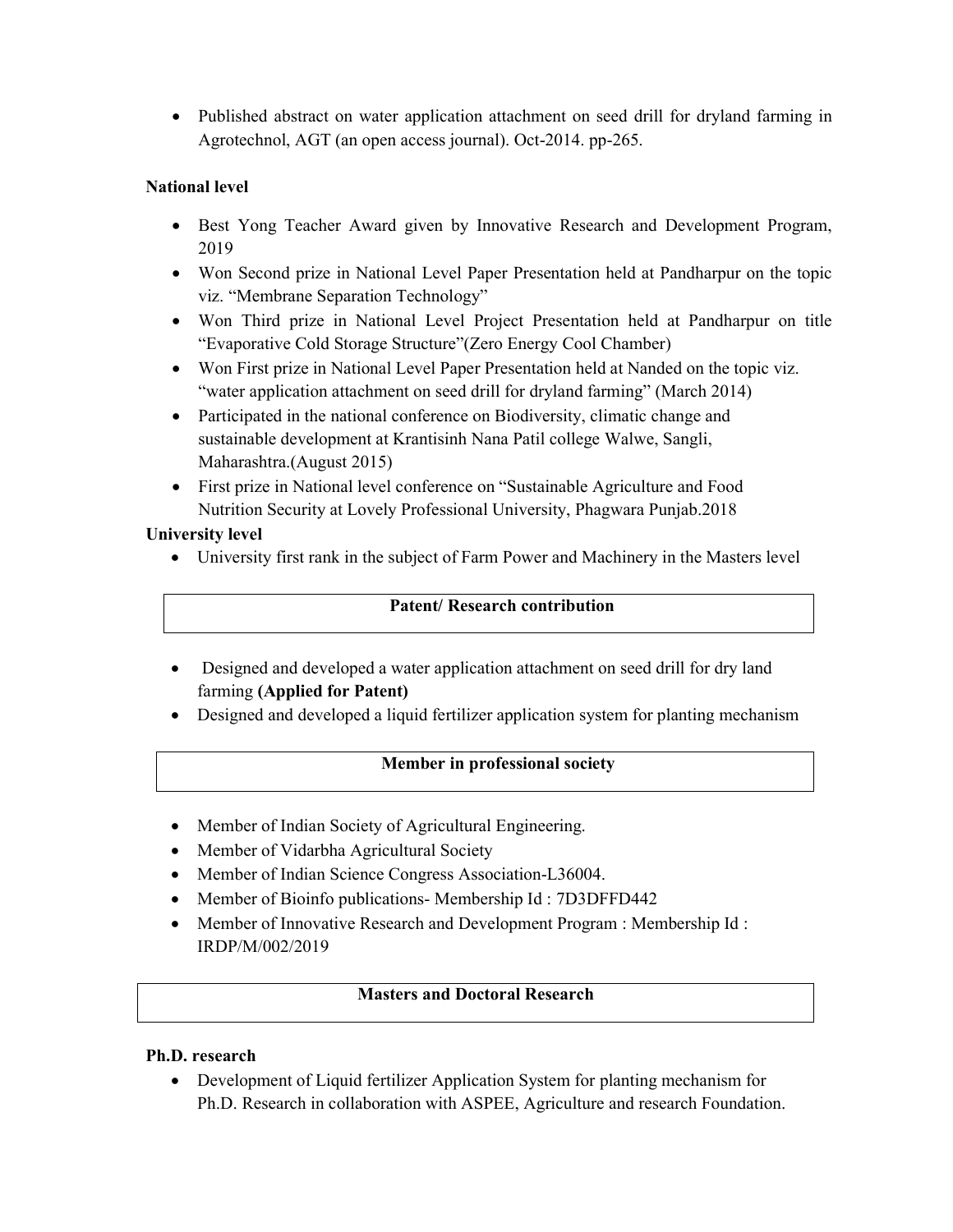## M.Tech (Farm Power and Machinery)

 Designed and developed a water application attachment on seed drill for dry land farming.

#### Fellowships/Scholarships/Stipend

#### Fellowships

- Inspire Fellowship for Ph. D. awarded by Department of Science and Technology, Govt. of India.
- Rank in the all India Junior Research fellowship conducted by ICAR
- Research stipend from ASPEE, Agricultural Research Foundation

#### Extension activities

- Radio talk given on Radio Orange-91.9 FM "Machine for the application of water along with sowing.
- Regional Newspaper articles
- Field demonstrations of Agricultural Machineries to farmers
- Carried different RAWE program for students
- Hands on Training program for the students

# Work Experience

• 3.5 years' experience of teaching in Lovely Professional University

# Courses Taught in B. Sc. Agri. And B. Tech (Agricultural Engineering)

- Protected cultivation and Post Harvest Technology
- Protected cultivation and Post Harvest Technology Laboratory
- Farm Power Machinery
- Farm Power Machinery Laboratory
- Management testing and evaluation of agricultural equipment
- RAWE
- Hands on Training
- Renewable energy and green technology

## Other curricular activities

Participated in various cultural and sports activities at College level.